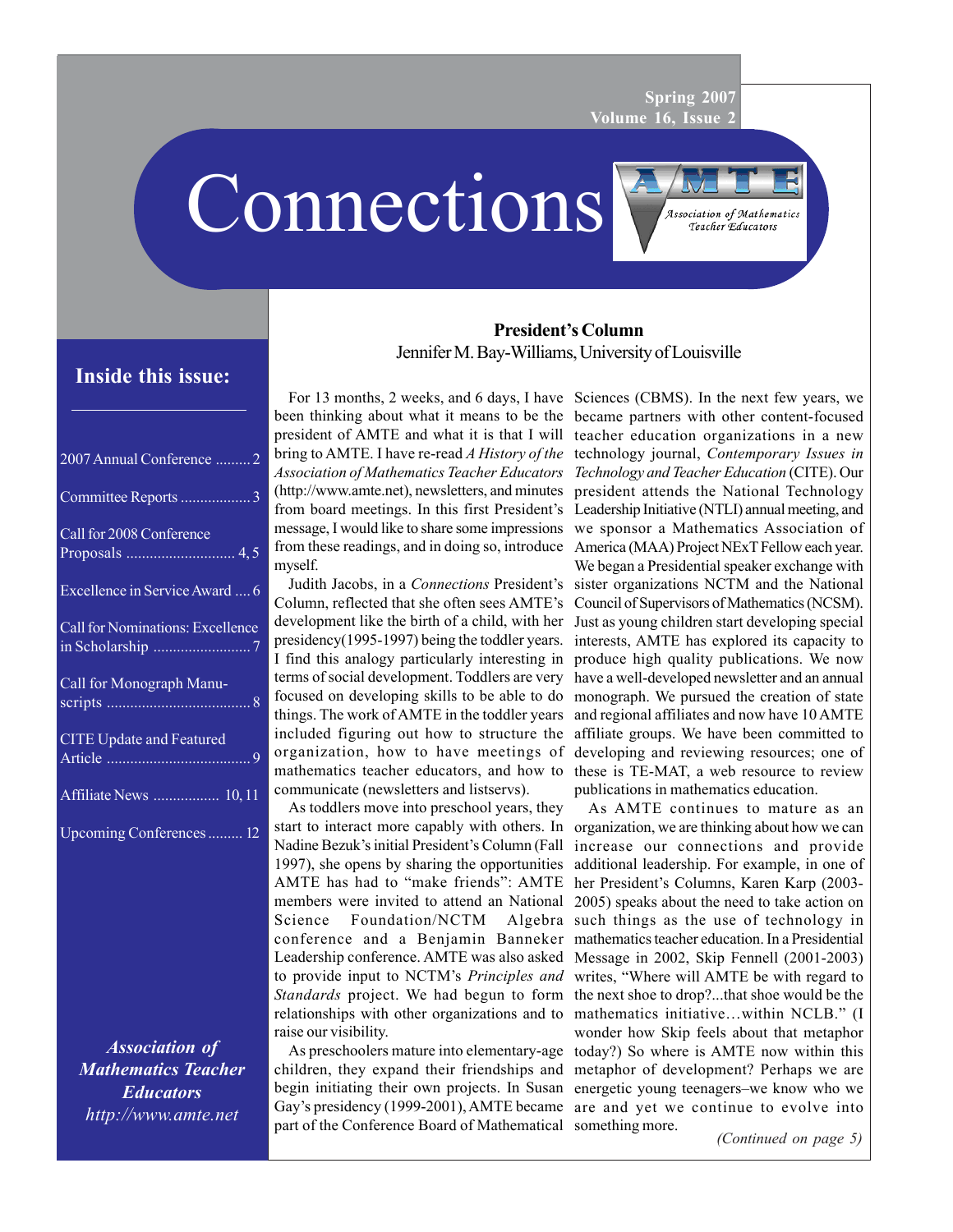## Page 2

#### **The Association of Mathematics Teacher Educators**

*http://www.amte.net*

#### **President**

Jennifer Bay-Williams Department of Teaching & Learning University of Louisville j.baywilliams@louisville.edu 502-852-6431

#### **Past President**

Sid Rachlin Department of Mathematics & Science Education East Carolina University rachlins@ecu.edu 252-328-9370

#### **Secretary**

Mary-Margaret Shoaf Department of Mathematics Baylor University mm\_shoaf@baylor.edu 254-710-6563

#### **Treasurer**

W. Gary Martin Department of Curriculum & Teaching Auburn University martiwg@auburn.edu 334-844-6878

#### **Board Members-at-Large**

Fran Arbaugh Department of Learning, Teaching, & Curriculum University of Missouri-Columbia arbaughe@missouri.edu

Tom Bassarear School of Education Keene State College tbassare@keene.edu

#### Barbara Pence Department of Mathematics San Jose State University bpence@math.sjsu.edu

#### **Executive Director**

Nadine Bezuk San Diego State University 6475 Alvarado Road, Suite 206 San Diego, CA 92120 nbezuk@mail.sdsu.edu 619-594-3971

#### **NCTM Representative**

Michaele Chappell Department of Mathematical Sciences Middle Tennessee State University chappell@mtsu.edu 615-898-2393

#### **Conference Coordinator** Susan Gay Department of Curriculum & Teaching University of Kansas sgay@ku.edu

785-864-9676

**Summary of Eleventh Annual Conference**

On January 25-27, 2007, AMTE hosted its Eleventh Annual AMTE Conference in Irvine, CA. A total of 486 people registered for the conference. This is a new record for conference registration.

This year, 137 sessions were held that ranged in length from 30 minutes to 90 minutes. We were delighted to have NCTM's current president, Francis (Skip) Fennell and NCSM's current president, Linda Gojak, attending and presenting at this conference.

The Opening Session held Thursday evening addressed mathematics teacher education and equity. The panel of speakers included Marta Civil of the University of Arizona, Megan Franke of the University of California, Los Angeles, Rochelle Gutiérrez of the University of Illinois at Urbana, Champaign, Richard Kitchen of the University of New Mexico, and Dorothy White of the University of Georgia. This session was followed by a welcome reception supported by Key College Press and the Department of Education at the University of California, Irvine.

We were honored to have the Judith E. Jacobs Lecture given by Deborah Loewenberg Ball, Dean of the School of Education at the University of Michigan, in recognition of her contributions to our profession. Her presentation was titled, "The Core and Contemporary Challenges of Mathematics Teacher Education."

During the conference, Bill Bush of the University of Louisville was named the first recipient of AMTE's Award for Excellence in Service to Mathematics Teacher Education.

The Closing Session was given by Barbara Reys of the University of Missouri-Columbia and Glenda Lappan of Michigan State University. Their talk was titled "The Intended Mathematics Curriculum as Represented in State-Level Curriculum Standards: Consensus or Confusion?"

Many exceptional sessions were led by great speakers during the conference. Those attending had lots of time to share ideas and questions during those sessions as well as during breaks and meals.

At the Business Meeting, next year's conference site and dates were named. We will meet at the Renaissance Tulsa Hotel and Convention Center in Tulsa, Oklahoma on January 24-26, 2008.

#### **Make Plans for Twelfth Annual Conference**

AMTE's 2008 Annual Conference will be held in Tulsa, the second-largest city in the state. Tulsa is part of the "Green Country" area of Oklahoma, so named because of the area's dense green vegetation, hills, and lakes. The city was one of the biggest oil-boom towns and has a wealth of sites listed on the National Register of Historic Places. Tourist attractions include the largest number of Art Deco-style buildings outside of New York and Miami, as well as Discoveryland!, the national home of Rogers and Hammerstein's musical *Oklahoma!,* and the Will Rogers Memorial and Museum. See the Call for Proposals on page 4 of this newsletter.

Connections *is published three times a year: fall, spring, and summer. The Editorial Board will consider a wide variety of types of submissions. Regular features include essays addressing each issue's Theory and Practice question, reviews of resources for mathematics teacher educators, and news articles related to mathematics teacher education. Each submission is reviewed by the editorial board for relevance to the AMTE membership and for quality of work. Please direct all comments, questions, or submissions to the editor at lstalling@kennesaw.edu or 770-420-4477. Connections* **Editor**

| Lynn Stallings                     | Kennesaw State University, Georgia                                | İstalling@kennesaw.edu |  |  |  |  |
|------------------------------------|-------------------------------------------------------------------|------------------------|--|--|--|--|
| <b>Connections Editorial Board</b> |                                                                   |                        |  |  |  |  |
| Laurie Cavey                       | James Madison University, Virginia                                | caveylo@jmu.edu        |  |  |  |  |
| Teresa Gonske                      | Northwestern College, Minnesota                                   | tlgonske@nwc.edu       |  |  |  |  |
| Kathleen Lynch-Davis               | Appalachian State University, North Carolina lynchrk@appstate.edu |                        |  |  |  |  |
| Troy P. Regis                      | University of Missouri-Columbia                                   | tprb62@mizzou.edu      |  |  |  |  |
| Tracy Rusch                        | Southern New Hampshire University                                 | t.rusch@snhu.edu       |  |  |  |  |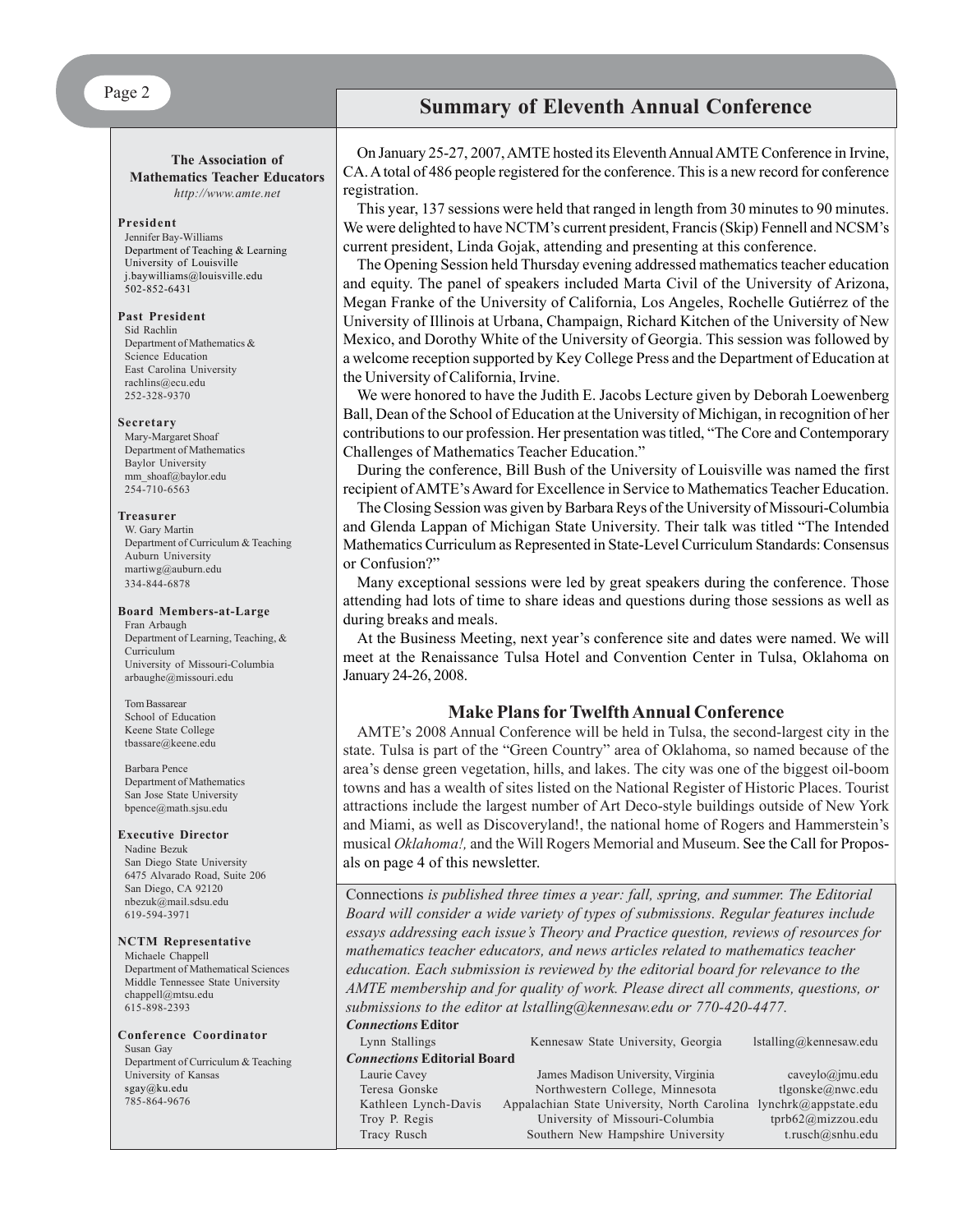# **Committee Reports**

# **Treasurer's Report**

Treasurer Mark Klespis, Sam Houston State University

This report covers the fiscal year from July 1, 2005 to June 30, 2006 and provides additional information. At our 2006 conference in Tampa, we had 382 attendees and a net income of \$85,821. In contrast, preliminary numbers from our just-completed conference in Irvine saw a record-breaking attendance of over 480 people, with conference income totaling close to \$100,000. Total income for the past fiscal year was \$117,977 with total expenses of \$106,837 for a net of \$11,140. Our cash position at the end of the fiscal year was \$32,698 with an additional \$31,564 in reserve in a savings account. Our membership over the past year has increased to 926, with about 170 of them being graduate students.

At the Business Meeting in Irvine, a dues increase from \$45 to \$60 was approved, effective March 1, 2007. If you are not sure when your membership expires, please check the mailing label of this newsletter.

JMTE's Volume 10 is available to AMTE members for the reduced subscription rate of \$48. A subscription form is available on the AMTE web site.

At the end of the 2007 Annual Conference, Gary Martin assumed the position of AMTE treasurer.

## **Organization Connections Committee Report**

Committee Chair Barbara Doughtery, University of Mississippi

The Organization Connections Committee met at the Annual Conference with the charge of considering a name change and a redefinition of the committee's work. In addition, the committee invited the affiliate presidents to meet with them to discuss actions and activities that would support the affiliate groups. The committee decided to recommend the name Affiliate Connections Committee to the Board of Directors for approval. The focus of the committee will be to promote the development of, provide support to, and facilitate communication among AMTE affiliate groups. The committee proposes for AMTE to provide web site support from AMTE parent group, to provide guidance for for new affiliate groups, and to facilitate Annual Conference sessions for affiliate groups.

## **Technology Committee Report**

Committee Chair Maggie Niess, Oregon State University

AMTE's Technology Committee has been working on a number of items lately. First, the AMTE Boardapproved Technology Position statement is now available on http://www.amte.net. We have also revised the committee's charge so that it better represents the Technology Committee's value and potential. AMTE's Board has approved the revision.

We appreciate Texas Instruments' funding of the National Technology Leadership Initiative (NTLI) fellowship awarded to Kathryn Shafer from Bethel College for her research on mentoring inservice mathematics teachers with Geometer's Sketchpad. Kathryn will present the work at the Society for Information Technology & Teacher Education (SITE) Conference and will submit her AMTE presentation as a manuscript for publication in the *CITE Journal* (http://www.citejournal.org).

## **Congratulations to AMTE's Newest Affiliates!**

Massachusetts, Pennsylvania, and Tennessee were granted their charters at the 2007 Annual Conference. AMTE now has ten affiliates. See http://www.amte.net for a complete listing of affiliates.

**MassMATE (Massachusetts):** President Jenny K. Tsankova, Roger Williams University; President-Elect Deborah S. Upton, Stonehill College; Secretary Galina Dobrynina, Wheelock College; Howard D. Troughton, Boston College; Members-at-Large: Susan Looney, First Steps, Inc.; Polina D. Sabinin, Lesley University; Anne M. Collins, Lesley University

**PAMTE (Pennsylvania):** President Jane M. Wilburne, Penn State Harrisburg; President-Elect Nina Girard, University of Pittsburgh-Johnstown; Winnie Peterson, Kutztown University; Janet Walker, Indiana University of Pennsylvania; Members-at-Large Mike Long, Shippensburg University; Tom Evitts, Shippensburg University; Debbie Gochenaur, Elizabethtown College

**TAMTE (Tennessee):** President P. Mark Taylor, University of Tennessee; Judy Hector, Walters State Community College; Treasurer Jeremy Winters, Middle Tennessee State University; At-Large Members: Michaele Chappell, Middle Tennessee State University; Betsy Darken, University of Tennessee, Chattanooga; Mary Lou Witherspoon, Austin Peay State University

*At the Business Meeting in Irvine, a dues increase from \$45 to \$60 was approved, effective March 1, 2007.*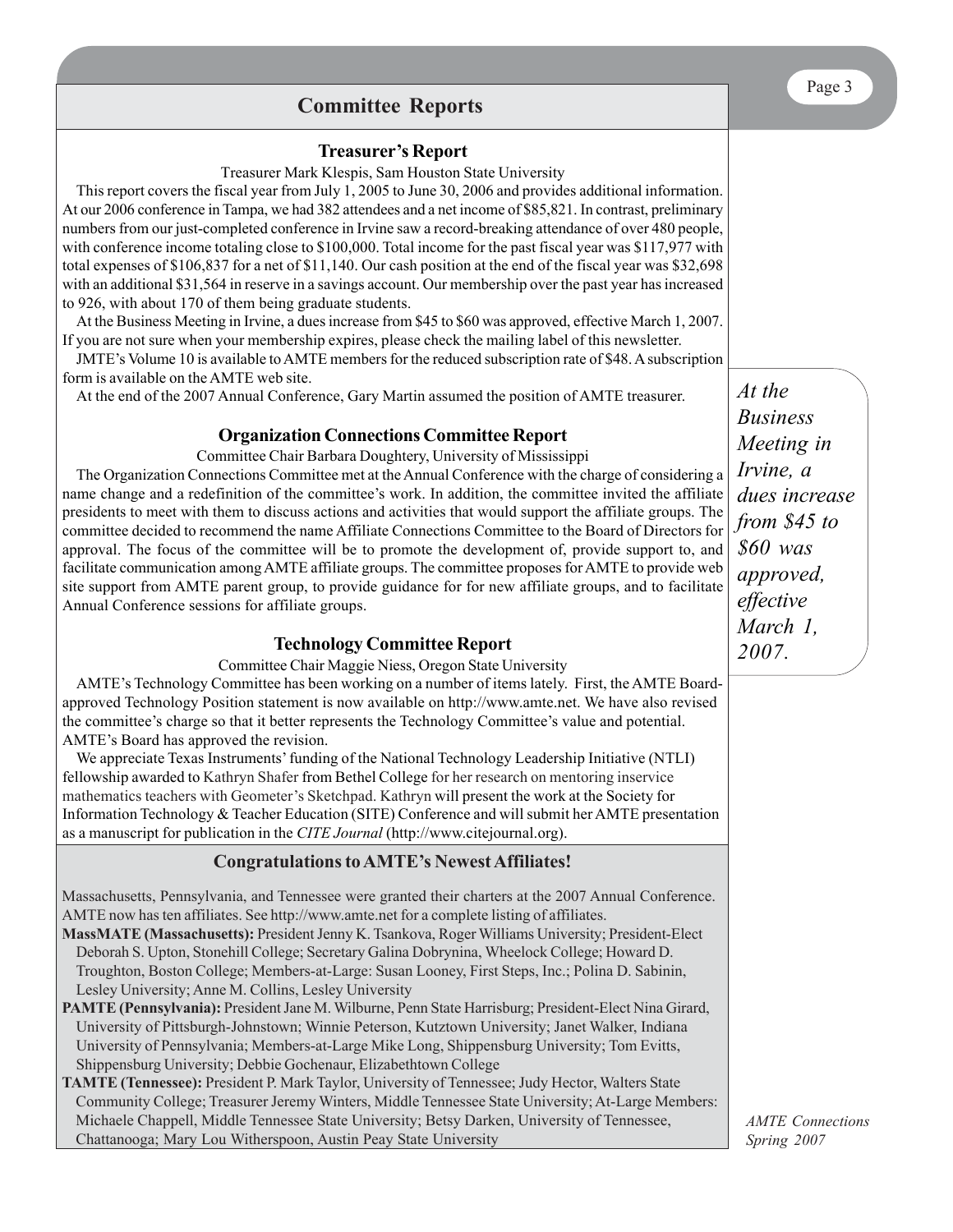# **Call for Proposals for 2008 Annual Conference Call for Proposals for 2008 AMTE Annual Conference**

#### **Recommended Formats for Presentations**

The AMTE Board of Directors believes that the AMTE Annual Conference should provide participants with an opportunity to examine and discuss current issues in mathematics teacher education and professional development and share related ideas and information. Therefore, all sessions must provide opportunities for all participants to be actively engaged. The details on how you will involve participants in your session must be included in your proposal.

**Thematic Presentation (60 minutes)**. Thematic presentations are designed to include either one substantive presentation or a panel discussion. With one main presentation, there should be two prepared critiques or responses. Panel discussions should formulate the salient points related to an issue of current concern to mathematics teacher educators with a moderator to foster interaction among the panelists. A total of at least 20 minutes must be allocated for participant interaction.

**Symposium or Working Group (60 or 90 minutes)**. Symposia include several presentations focusing on the same issue from different perspectives or related aspects with a minimum of 30 minutes allocated for participant interaction. Working group sessions are designed to permit significant interaction among session organizers and participants on a particular topic of interest to AMTE members. Indicate the preferred time length for the session with a brief outline of how the time will be used. Note, however, that the program committee reserves the right to adjust session lengths to fit the confines of the program.

**Individual Session (30 minutes)**. Individual sessions allow for project overviews and updates, local and state initiatives, and brief research reports that would be of interest to mathematics teacher educators.

#### **Materials to Submit with a Proposal**

Using the *Proposal Form* available online at http://www.amte.net, submit the following for each proposed session:

**Presenter Information:** Provide information for the session contact person and all presenters (name, affiliation and position, mailing address, phone numbers, fax number, and e-mail address.) Additionally, describe the role of each presenter (e.g., speaker, moderator, discussant, or a combination of these roles).

**Session Information:** Indicate type of proposed format, length of session, strand, level of teacher education addressed, and equipment needs.

**Session Description**: Provide a descriptive title and a 30-50 word description of the session to be listed in the program.

**Abstract:** Provide a one-page abstract of your proposed session. The abstract should describe background information on the proposed topic, provide evidence of its educational significance, describe how the session will be organized and how it will promote participant interaction (questionoriented, short presentations and discussion, position statements), and outline the desired outcomes of the session. Include a rationale for the type of format selected. Be sure to address the implications of the session for teacher education. Please do not include any names or information that might identify the authors.

**Submissions:** All submissions will be electronic. Please follow the submission guidelines and name your file submission with your last name, first initial, and middle initial.

*Proposals for the 2008 Annual Conference must be submitted by Monday, May 21, 2007.*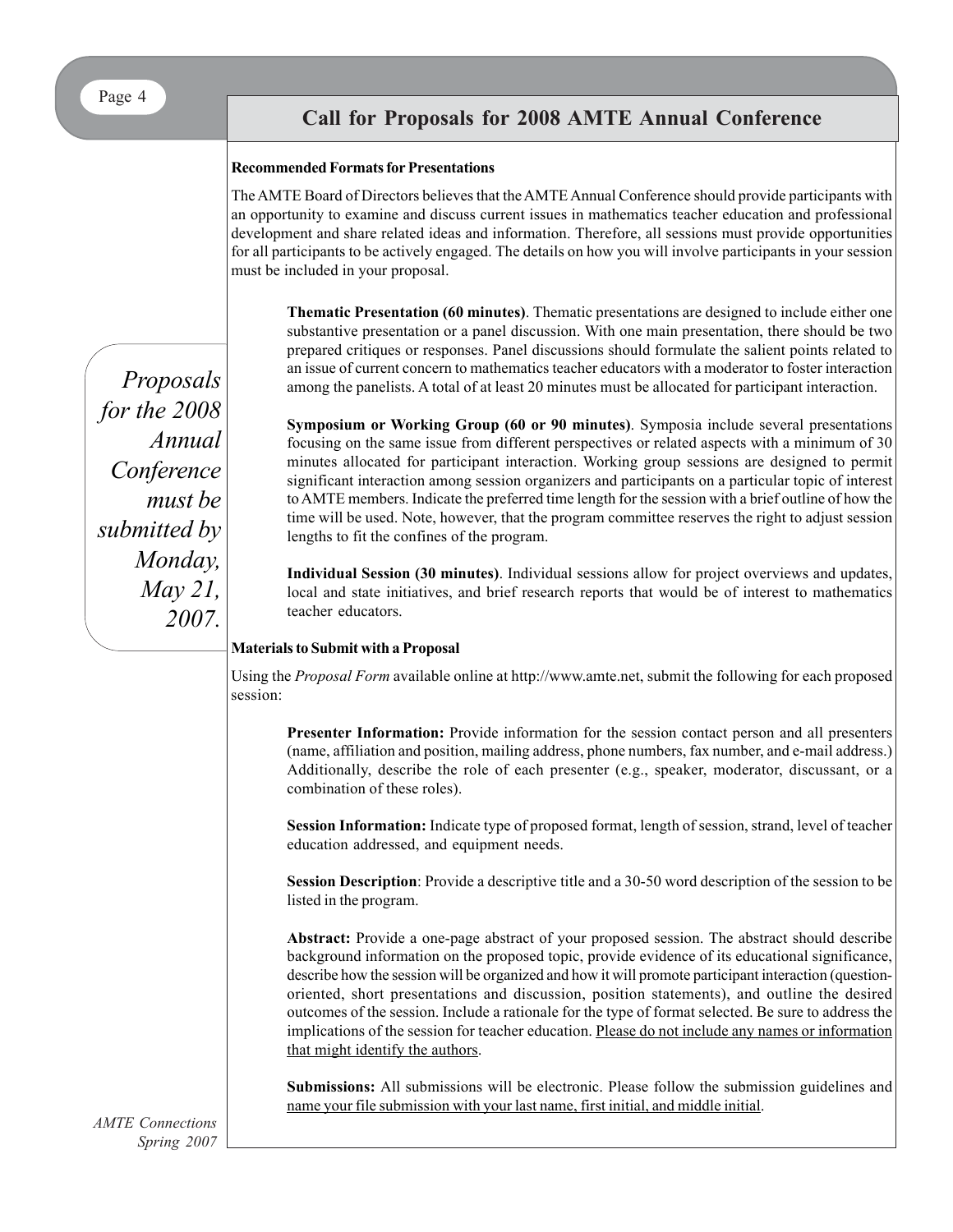# **Call for Proposals for 2008 AMTE Annual Conference** (cont.)

#### **Limits on Participation**

Each individual may serve as lead speaker for no more than one session and can appear no more than twice on the program.

The lead speaker/contact must personally certify that all listed presenters have confirmed their willingness to participate in the session.

#### **ALL PRESENTERS (including speakers, moderators, and discussants) MUST BE REGISTERED FOR THE CONFERENCE BY NOVEMBER 1, 2007 OR THEIR SESSION WILL BE CANCELLED.**

#### **Proposals Must be Submitted Electronically by Monday, May 21, 2007.**

All proposals will be submitted online at http://www.amte.net.

#### **Questions**

If you have questions regarding proposal topic, format, or submission, contact: Connie Schrock, Program Chair Emporia State University Mathematics, Computer Science, and Economics, Box 4027 Emporia, Kansas 66801 Telephone: (620) 341-5631 E-mail: AMTE2008@emporia.edu

#### **President's Column** *(Continued from page 1)*

My life as a mathematics teacher educator has nearly paralleled the story of AMTE. As AMTE was in its infancy, I was just beginning to be a teacher leader offering workshops around South America, and coordinating the mathematics programs at an international school in Peru. When AMTE was forming its first conference, its toddler years, I was a doctoral student at the University of Missouri, learning the skills to be a mathematics teacher educator. During my four years as Secretary, I learned a lot about AMTE, met many new colleagues and friends, and learned a lot about mathematics teacher education. Perhaps, like AMTE, I am just in the early teens of being a mathematics teacher educator.

Being president of AMTE is the most significant professional responsibility I have accepted. I find comfort in knowing the energy, knowledge, and commitment of AMTE members. I have been in constant amazement at the work of the organization. For example, when ACHIEVE came out with its first draft of *Foundations for Success,* AMTE sent out invitations for members to be on a Task Force to review the document. I hoped to get a handful of volunteers. Nearly 30 applications were submitted! Two years later, when we were asked to review again, our response was even greater. We have members who offer ideas that have led to great things for AMTE. For example, Bob Reys provided leadership for AMTE to develop a Position Statement for Doctoral Programs, which became a joint AMTE/ NCTM project, initiated by AMTE. Several members' persistence in arguing for a mathematics teacher education journal has led to our current annual monograph series. In the past two months, over 100 members have volunteered to support AMTE through completing a volunteer form.

The AMTE Board of Directors will be meeting in Atlanta during NCTM. We will be setting priorities for AMTE for the next year. As we consider what priorities to set, we need to pay attention to our research mission in mathematics teacher education, to mentoring new mathematics teacher educators, to preparing resources that can support the work of mathematics teacher educators, to reaching more people doing mathematics teacher education, including mathematicians and community college faculty, and to what AMTE can and should do in the political arena. If you have other priorities that you think belong on this list, or suggestions for accomplishing anything on the list, please share those ideas with me or any board member. It is such ideas that have been at the heart of AMTE's growth.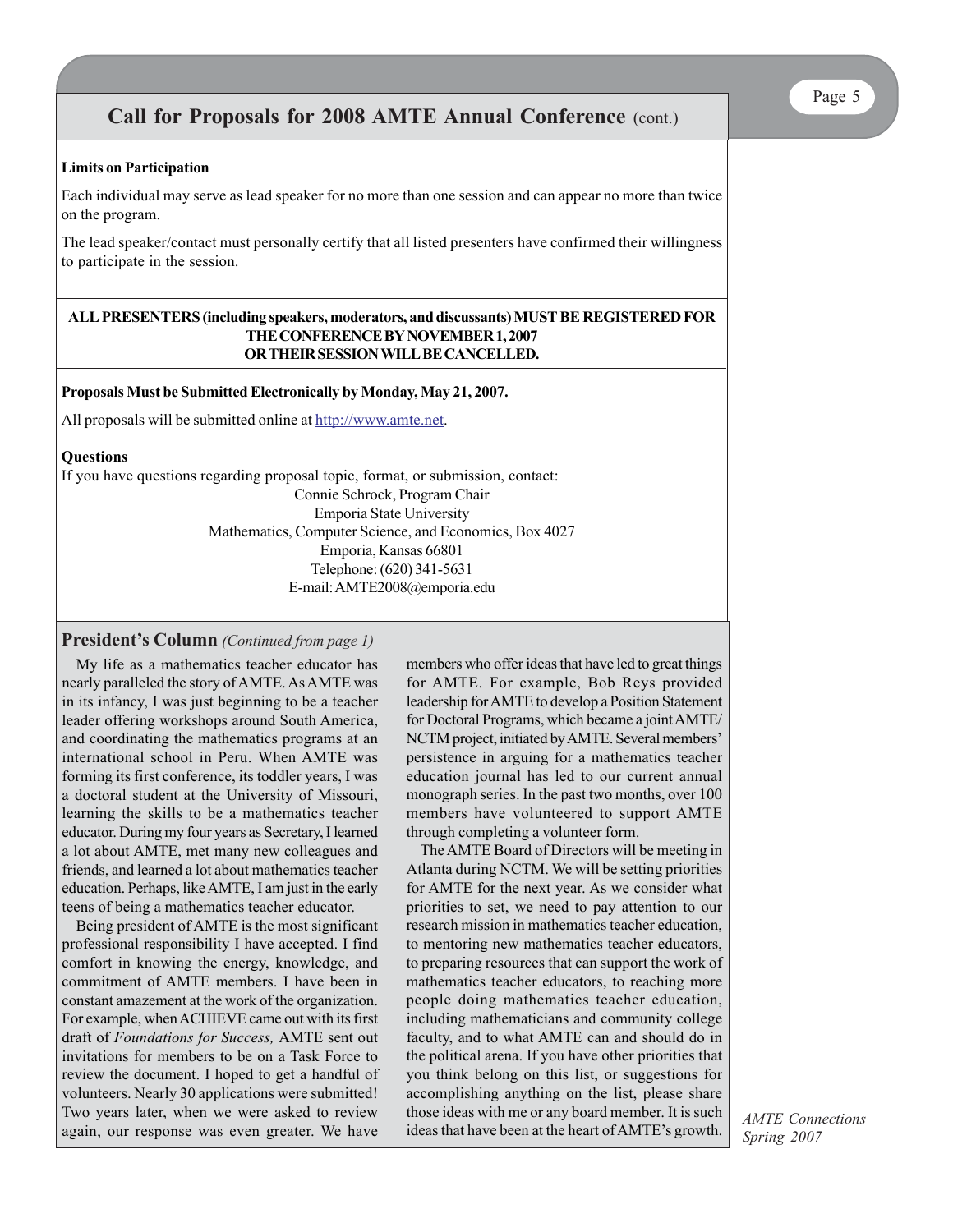# **Dr. William Bush is AMTE's First Excellence in Service to Mathematics Teacher Education Award Winner**



Congratulations to Dr. William (Bill) Bush who was recognized as AMTE's first winner of the Excellence in Service to Mathematics Teacher Education Award at the 2007 Annual Conference! Bush is Professor of Mathematics Education in the University of Louisville's Department of Teaching and Learning, as well as Director of the Center for Research in Mathematics and Science Teacher Development. He earned his Ed.D. from the University of Georgia and has worked in teacher education in Kentucky for the past 17 years, first at the University of Kentucky and now at the University of Louisville. He has been awarded almost \$30 million dollars in grant money to improve mathematics education. His service includes an impressive array of contributions at national, regional, state, and university levels.

The Board of Directors of the Association of Mathematics Teacher Educators has established three Awards for Recognition of Excellence in Mathematics Teacher Education, to be awarded annually to a mathematics teacher educator of national recognition at the AMTE's Annual Conference. The purpose of this award is to recognize excellence in each area of mathematics teacher education (teaching, service, research). The award will be given in a different area each year, rotating between Excellence in Teaching in Mathematics Teacher Education (2005 winner Randy Philipp, San Diego State University), Excellence in Service to Mathematics Teacher Education (2006 winner Bill Bush), and Excellence in Scholarship in Mathematics Teacher Education (2007).

In his invited talk at the 2007 Annual Conference, Bush included the following quotes about service that his audience found inspiring. Watch for an article by Bush about his approach to service in the summer issue of AMTE *Connections.*

*"Service is the rent we pay to be living. It is the very purpose of life and not something you do in your spare*

rian Wright Edelman

*sincerely try to help* 

alph Waldo Emerson

Albert Einstein

Giving because

Damien Hess

*"I've come to believe that each of us has a personal calling that's as unique as a fingerprint—and that the best way to succeed is to discover what you love and then find a way to offer it to others in the form of service, working hard, and also allowing the energy of the universe to lead you."*

Oprah Winfrey

*"We don't accomplish anything in this world alone ... and whatever happens is the result of the whole tapestry of one's life and all the weavings of individual threads from one to another that creates something."* Sandra Day O'Connor

*"Every man (woman) must decide whether he (she) will walk in the creative light of altruism or the darkness of destructive selfishness. This is the judgment. Life's persistent and most urgent question is: What are you doing for others?"*

|                    | ins additional moduli inspiring, watch for all article by Bush about his approach to service                                                                                                                                                                           |  |  |  |
|--------------------|------------------------------------------------------------------------------------------------------------------------------------------------------------------------------------------------------------------------------------------------------------------------|--|--|--|
| Congratulations    | of AMTE Connections.                                                                                                                                                                                                                                                   |  |  |  |
| to Dr. William     | "Service is the rent we pay to be living. It is the very purpose of life and not something                                                                                                                                                                             |  |  |  |
| (Bill) Bush,       | time."                                                                                                                                                                                                                                                                 |  |  |  |
| AMTE's first       | Mai                                                                                                                                                                                                                                                                    |  |  |  |
| winner of the      | "It is one of the most beautiful compensations of life, that no man (or woman) can                                                                                                                                                                                     |  |  |  |
| Excellence in      | another without helping himself."                                                                                                                                                                                                                                      |  |  |  |
| Service to         | $R_{\delta}$                                                                                                                                                                                                                                                           |  |  |  |
| <b>Mathematics</b> | "Only a life lived for others is a life worthwhile."                                                                                                                                                                                                                   |  |  |  |
| Teacher            |                                                                                                                                                                                                                                                                        |  |  |  |
| Education          | "Service  Giving what you don't have to give. Giving when you don't need to give.                                                                                                                                                                                      |  |  |  |
| Award!             | you want to give."                                                                                                                                                                                                                                                     |  |  |  |
|                    |                                                                                                                                                                                                                                                                        |  |  |  |
|                    | "I've come to believe that each of us has a personal calling that's as unique as a finge<br>best way to succeed is to discover what you love and then find a way to offer it to a<br>service, working hard, and also allowing the energy of the universe to lead you." |  |  |  |
|                    |                                                                                                                                                                                                                                                                        |  |  |  |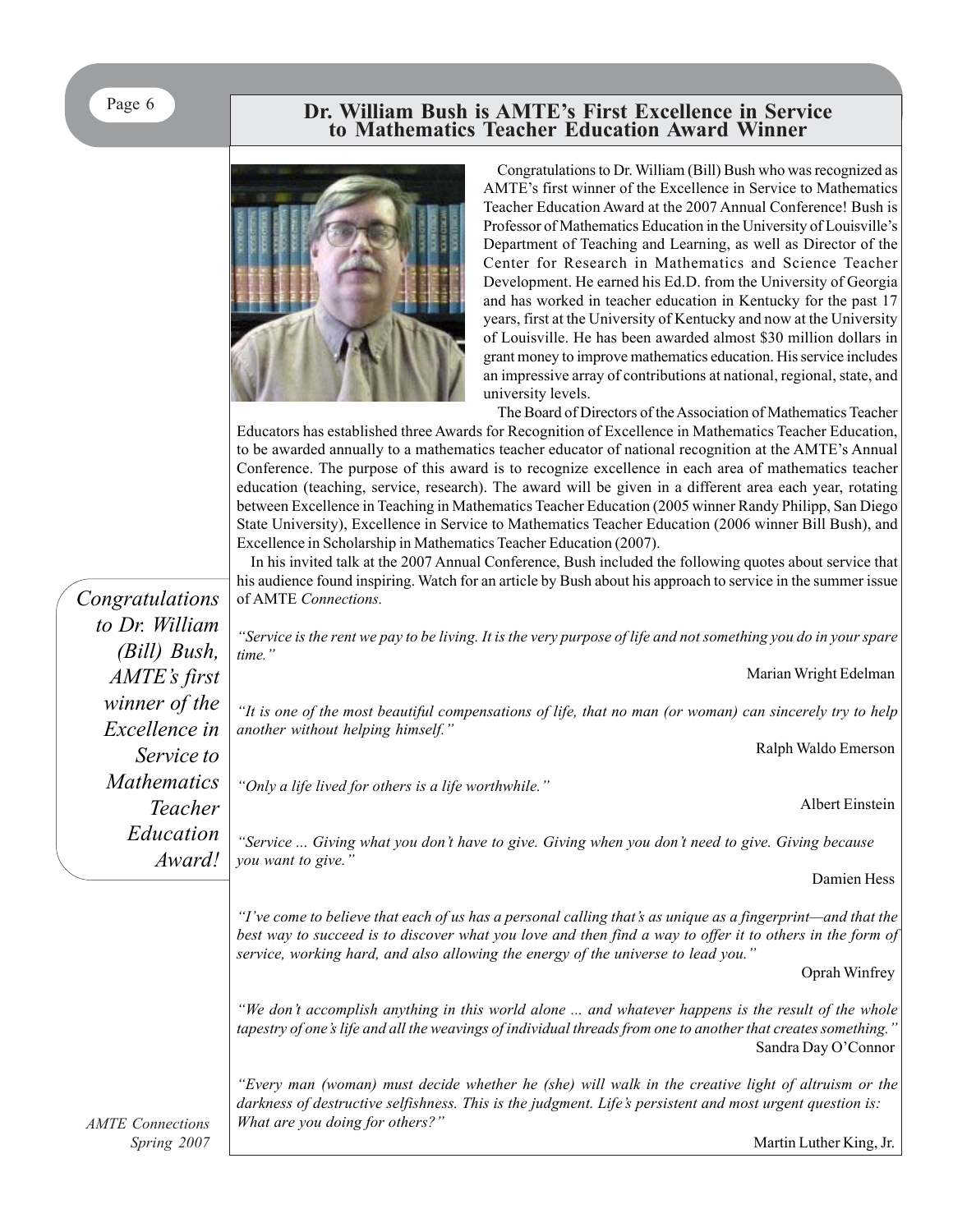# **Call for Nominations for the Award for Excellence in Scholarship in Mathematics Teacher Education**

The nominee should be an active member of the mathematics teacher education community and have at least five years of commitment to mathematics teacher education. He or she should have made unique contributions to the field of mathematics teacher education. Unique contributions should be considered in the broadest sense possible.

## **Award for Excellence in Scholarship in Mathematics Teacher Education**

The nominee for the Excellence in Scholarship in Mathematics Teacher Education Award should have made a significant and lasting contribution to the field of mathematics teacher education. The nominee shall have demonstrated commitment to mathematics teacher education through one or more of the following areas:

- The dissimination of research findings offering unique perspectives on the professional development of mathematics teachers.
- The publication of materials useful in the preparation or continuing professional development of mathematics teachers.
- Design of innovative pre-service or in-service programs.
- The contribution of theoretical perspectives that have moved the field forward.

## **Documentation required for the Excellence in Scholarship in Mathematics Teacher Education Award**

- A current vita of the nominee.
- A letter of nomination documenting the nominee's eligibility for the award.
- Letters of support for the nomination from individuals knowledgeable of the nominee's contributions relative to one or more of the criteria stated above.
- Evidence of at least three contributions of the nominee's scholarship in mathematics education in one or more areas as outlined above.

#### **Nomination Process**

AMTE members can nominate a mathematics teacher educator who meets the criteria above. Self-nominations will not be considered. Nomination materials should include those stated in each section above.

The committee will review applications in an electronic format. Applicants are encouraged to submit all application materials electronically.

Electronic submissions should be sent to Mike Klass at mklass@projects.sdsu.edu.

If applicants wish to include large documents in hard copy form, we will be able to scan documents of up to 50 pages in length. Applicants may submit DVDs, CDs, or videotapes, but each clip submitted should be no more than 20 minutes long. Hard copy submissions should be sent to

> Nadine Bezuk c/o Mike Klass Attn: AMTE Award Nomination 6475 Alvarado Road, Suite 206 San Diego, CA 92120

Please be sure that all items in the nominations materials are clearly labeled with the name of the nominee.

#### **Deadline for Nomination**

Nominations must be received by October 1, 2007.

# **Procedure for Review of Materials**

The AMTE Awards Committee, a seven-member committee, will review the materials and select the award winner yearly. Nominations will be reviewed by the committee, and the award recipient will be notified by late November, so that the person can have time to make arrangements to attend the AMTE conference in January. The award recipient will receive a plaque and give a presentation at the AMTE meeting in January of the year in which he or she receives the award.

*The nominee for the Excellence in Scholarship in Mathematics Teacher Education Award should have made a significant and lasting contribution to the field.*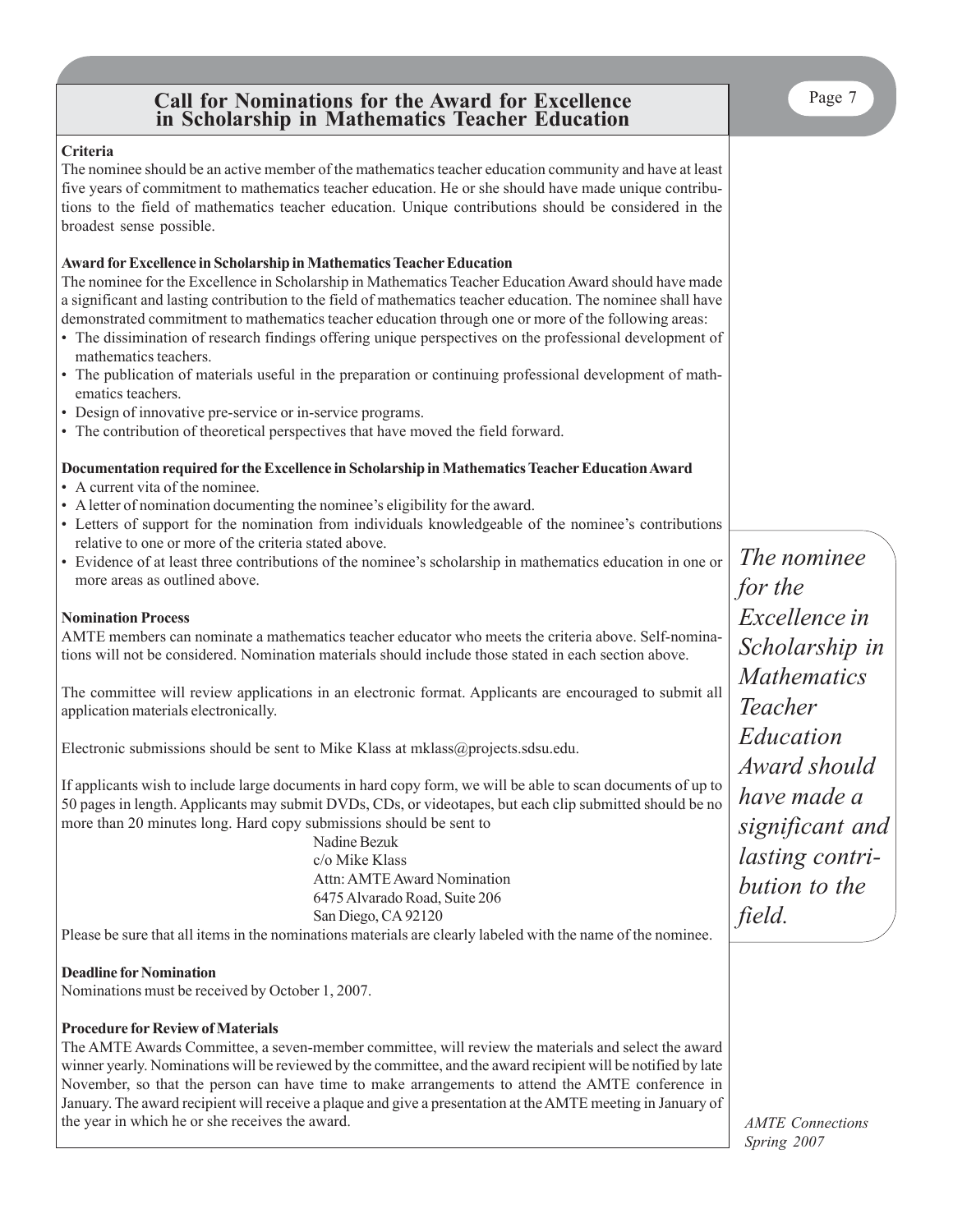# **AMTE Call for Manuscripts for Monograph V Working Title: Inquiry into Mathematics Teacher Education**

## **Background**

The Association of Mathematics Teacher Educators (AMTE) is an organization designed to bring together individuals interested in mathematics teacher education in order to promote and improve the education of preservice and inservice teachers of mathematics. Two of its goals are to facilitate communication and to promote collaboration among mathematics teacher educators, including those in Colleges of Education, Departments of Mathematics, and settings other than higher education. In an effort to support these goals, AMTE published its first monograph in 2004; the 2008 monograph will be the fifth volume in the series designed to be a forum for mathematics teacher educators to exchange ideas about their work with preservice and inservice teachers and about their collaborative efforts with others who play significant roles in mathematics teacher education (e.g., content faculty, clinical faculty responsible for mentoring student teachers).

## **Anticipated Audience**

The anticipated audience for this monograph includes individuals responsible for the professional development of mathematics teachers, such as college or university faculty, community college faculty, or professional development specialists. Hence, the focus of the monograph is issues related to the development of mathematics teachers, practices in post-secondary classrooms (content or pedagogy) for mathematics teachers, or practices that help individuals responsible for the preparation of mathematics teachers gain knowledge they need to be more effective in their work.

## **Possible Topics**

The monograph aims to include a range of manuscripts addressing all aspects of the work of mathematics teacher educators, including manuscripts in the following broad categories:

- mathematics content and/or mathematics pedagogy courses for preservice teachers;
- professional development projects for inservice mathematics teachers (content and/or pedagogy focused);
- projects or courses designed to support preservice and inservice teachers simultaneously;
- professional development for teacher educators;
- professional development for mathematics teacher leaders;
- on-line mathematics and/or mathematics pedagogy courses for preservice/inservice teachers;
- alternative certification for mathematics teachers;
- educational policy with regard to mathematics teacher education.

Authors are encouraged to consider the following question when conceptualizing their manuscripts: *What can other mathematics teacher educators learn from your manuscript that will inform their own practice with pre-service and/or in-service teachers?*

## **Preparation of Manuscripts**

Any questions about possible topics for inclusion may be directed to one of the co-editors of the monograph:

Fran Arbaugh, University of Missouri, arbaughe@missouri.edu P. Mark Taylor, University of Tennessee, pmark@tennessee.edu

Editorial decisions will be made by members of the Editorial Panel: Fran Arbaugh and P. Mark Taylor (coeditors), Denisse Thompson (AMTE board liaison and monograph series editor), and editorial panel members Cheryl Lubinski, Kathleen Lynch-Davis, Sue McMillan, and Sharon Young.

Manuscripts should be completed in APA style, double-spaced in 12 point font using 1 inch margins, and should not exceed 15 pages in length, including references, tables, and figures.

Submission of manuscripts will be accepted electronically, as instructed below. Authors submit two electronic versions their manuscript; one copy should include a cover page with all appropriate author information (name, address, phone, fax, and e-mail); the other copy should allow for blind review. *(Continued on next page)*

*. What can other mathematics teacher educators learn from your manuscript that will inform their own practice with pre-service or in-service teachers?*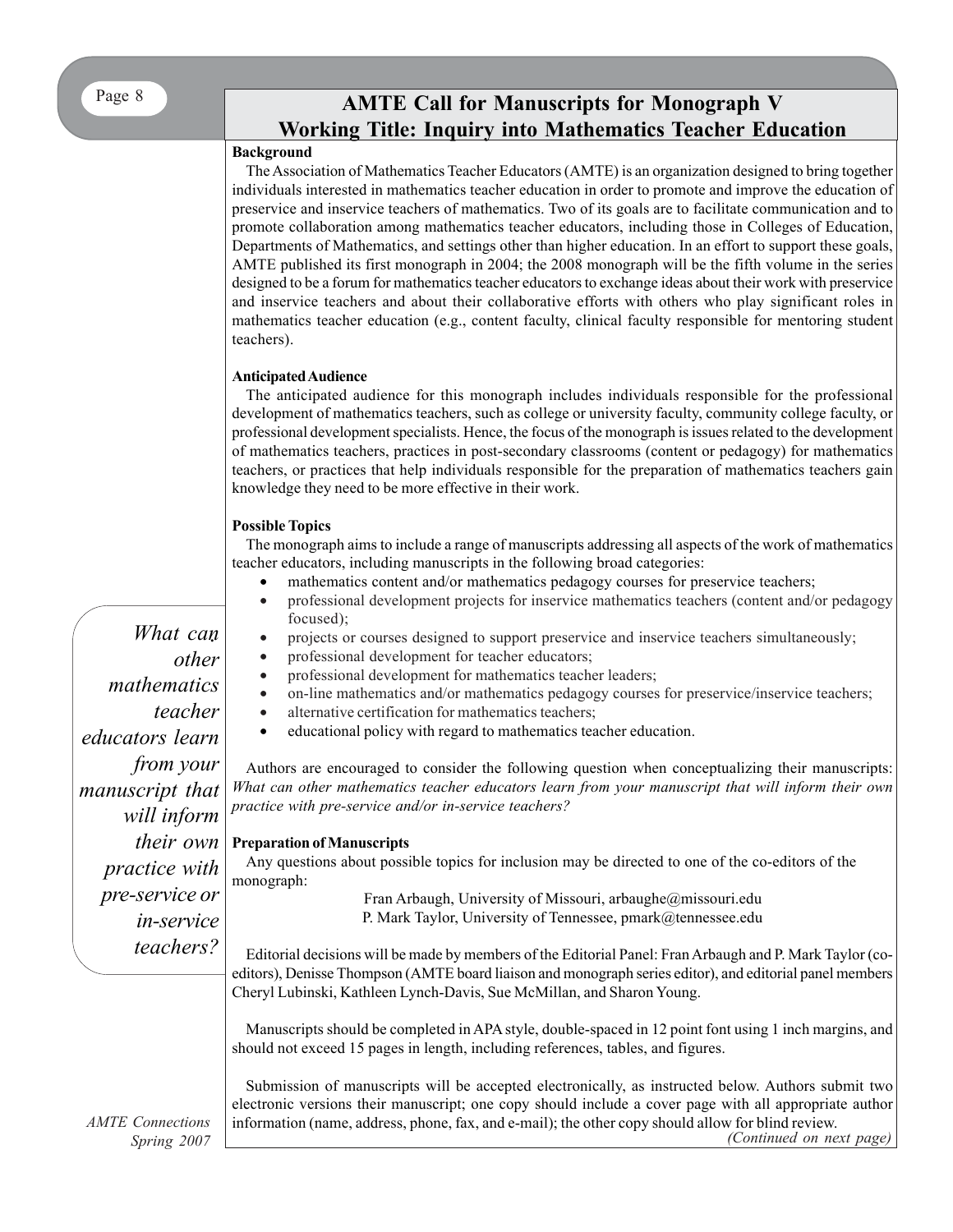*(Call for Manuscripts for Monograph V continued from previous page)*

Please name your WORD document files as follows:

Identifiable copy: LASTNAME.doc Blind copy: LASTNAMEblind.doc

• Note: At least one of the authors of each submitted manuscript must be a member of AMTE.

**Send both electronic files to:** Fran Arbaugh (arbaughe@missouri.edu) **Submission Due Date:** June 1, 2007 **Anticipated Publication Date:** 2008

# *Contemporary Issues in Technology and Teacher Education* **Broadens the Scope of Mathematics Submissions Sought**

*Contemporary Issues in Technology and Teacher Education* (CITE) is an online, peer-reviewed journal, available at http://www.citejournal.org. This journal is jointly sponsored by AMTE and four other professional associations (AETS, NCSS-CUFA, CEE, and SITE). The journal's online medium also allows authors to demonstrate the technologies about which they are writing, including video and audio segments, animation, virtual reality, web sites, and simulations. The mathematics education editors of the *CITE* are Iris Johnson (johnsoid@muohio.edu) and Ginny Keen (ginny.keen@wright.edu).

In the past, the *CITE-Math Journal* has provided a forum for dialog about best practices in integration of technology in the preparation of mathematics teachers through publication of research-based papers. At this time, we are broadening the scope of accepted articles to more accurately reflect the work of AMTE members. A wide range of formats and approaches to scholarship will be accepted, including qualitative research, quantitative research, conceptual and theoretical pieces, case studies, and professional practice papers. The electronic format allows articles to be published in a timely fashion and facilitates the incorporation of technologies about which authors are writing, such as, video and audio segments, animation, virtual reality, web links, and simulations. All articles and reviews are submitted online.

The *CITE Journal* has a commentary feature permitting readers to submit short responses to published articles and, thus, take advantage of the interactive medium. Readers are encouraged to provide scholarly responses to published articles using an on-line commentary strand linked to the article. All commentary will be peer reviewed prior to publishing.

**CITE seeks reviewers.** As a peer-reviewed journal, reviewers are an important part of the publication process. Please consider volunteering your time to serve as a reviewer for the journal. To become a reviewer, go to http://www.aace.org/newpubs/index.cfm?fuseaction=Info.Entrance. Go to Publications, enter your email address, and create an AACE login. Have a copy of your vita ready, and complete the reviewer information online. It only takes a few minutes to become involved in this important professional endeavor.

# CONTEMPORARY ISSUES IN<br>The theory older and teacher education

# *Featured Mathematics Education Article:*

Case Studies of Mathematics Teachers' Learning in an Online Study Group Randall E. Groth, Salisbury University

**Abstract:** Two teachers participating in an online study group provided the foci for in-depth case studies. Transcripts of conversations they had with colleagues about issues related to reform-oriented pedagogy were analyzed from both acquisition and participation perspectives on learning. Both teachers exhibited mainly marginal changes to their pedagogical reasoning structures and were generally resistant to adopting ideas posed during online debates. At the same time, the text-based environment provided a setting for both participants to structure their emerging thoughts about changes to their existing pedagogical reasoning structures. It also served as a forum for them to identify gaps in their personal knowledge and to obtain further professional development to address them. The methodology and theoretical perspective employed in the report provide a foundation for further research on teachers' learning in online environments.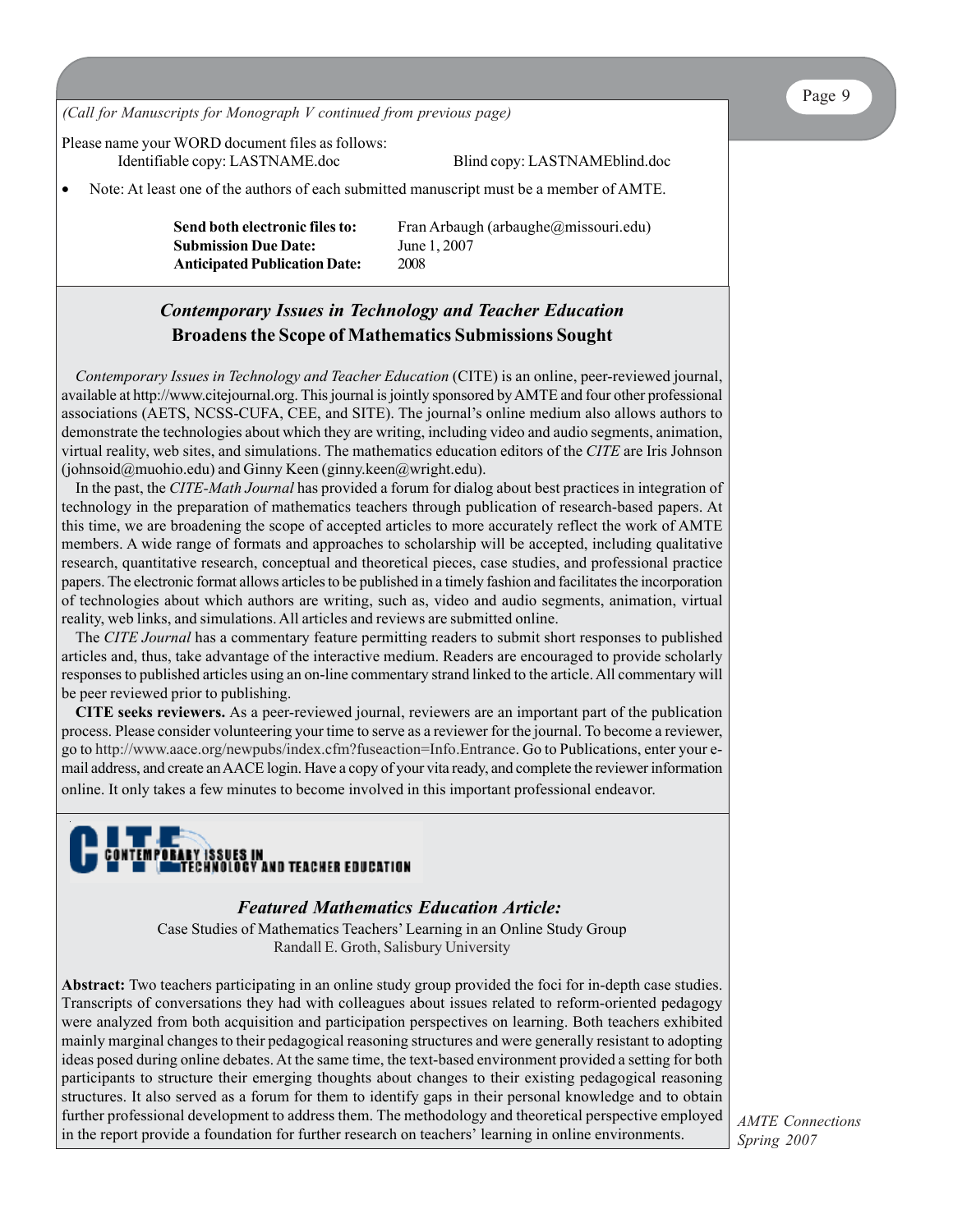Page 10 **Developing a Statewide Community of Mathematics Teacher Educators: The California Association of Mathematics Teacher Educators (CAMTE)**

> Carol Fry Bohlin California State University, Fresno CAMTE President, 2004-2006



While watching the many animated conversations, happy handshakes, reconnecting hugs, and broad smiles from my position behind the registration desk at the AMTE conference in Irvine, I became aware that the theme song from "Cheers" was softly playing in my mind–and it seemed most appropriate! For mathematics teacher educators, this conference truly is "home"–a place where those with similar professional missions and passions can connect and share the latest projects, realizations, conundrums, research ideas, teaching strategies, and personal tales with friends and colleagues, both old and new.

From its inception, AMTE has provided a unique, inviting, professional home for mathematics teacher educators. AMTE affiliates replicate–on a smaller scale and with a focus on more regional or statewide concerns–the important networking and professional development opportunities that AMTE affords.

**California's AMTE affiliate, CAMTE**, has nearly 200 members; all of whom are active in the preservice or inservice education of the state's PreK-12 mathematics teachers. Whether a member's principal place of work be at a university, community college, district/county office, or other educational enterprise, his or her identity as a mathematics teacher educator is recognized and supported by being a member of CAMTE. Membership benefits include being part of an important, unique statewide network of mathematics educators; receiving and being able to send information to other members via the CAMTE listserv; being eligible to submit proposals to speak at conferences and to submit papers for possible publication in CAMTE monographs; being able to actively participate in the annual CAMTE business meeting and social gatherings; being eligible to serve the mathematics teacher education community as a CAMTE officer, advisor, or committee member; and belonging to an *"Be glad there's one place in the world Where everybody knows your name, And they're always glad you came; You want to go where people know, People are all the same; You want to go where everybody knows your name..."*

organization that seeks to inform and influence statewide policy. To identify additional member benefits, as well as ways to increase membership, a Membership Committee will soon be established.

#### **Background**

Mathematics teacher educators from the 23 campus California State University (CSU) system (which produces the majority of the state's teachers) comprise the largest subgroup of CAMTE members. In fact, CAMTE was formally conceived during the day-long CSU Mathematics Education Summit, which was held on 22 January 2004, immediately prior to the AMTE conference in San Diego.

The Summit itself had its roots in a three-day conference of CSU-system mathematics education faculty at Asilomar (near Monterey, CA) in April 2002. This conference was funded by a grant from the CSU Chancellor's Office and included a cyberspace component to help establish professional networks for CSU mathematics educators. A database containing the names, campuses, and e-mail addresses of all mathematics educators in the CSU system was created, and a listserv containing their e-mail addresses was developed to help establish a virtual community of CSU faculty and for the rapid communication of news, information, and opportunities related to mathematics education. A web site was also developed to serve as a clearinghouse for information related to mathematics teacher education in California (http://www.csufresno.edu/mathed).

The CSU electronic communications network served to facilitate the planning and advertising of the Summit and, subsequently, of CAMTE itself. Many CSU mathematics teacher educators were thus among the charter members of CAMTE, which was formally established at a meeting held at the California Mathematics Council (CMC; statewide NCTM affiliate) conference in Palm Springs on November 6, 2004 after nine months of post-Summit

*From its inception, AMTE has provided a unique, inviting professional home. . . [that] AMTE affiliates replicate.*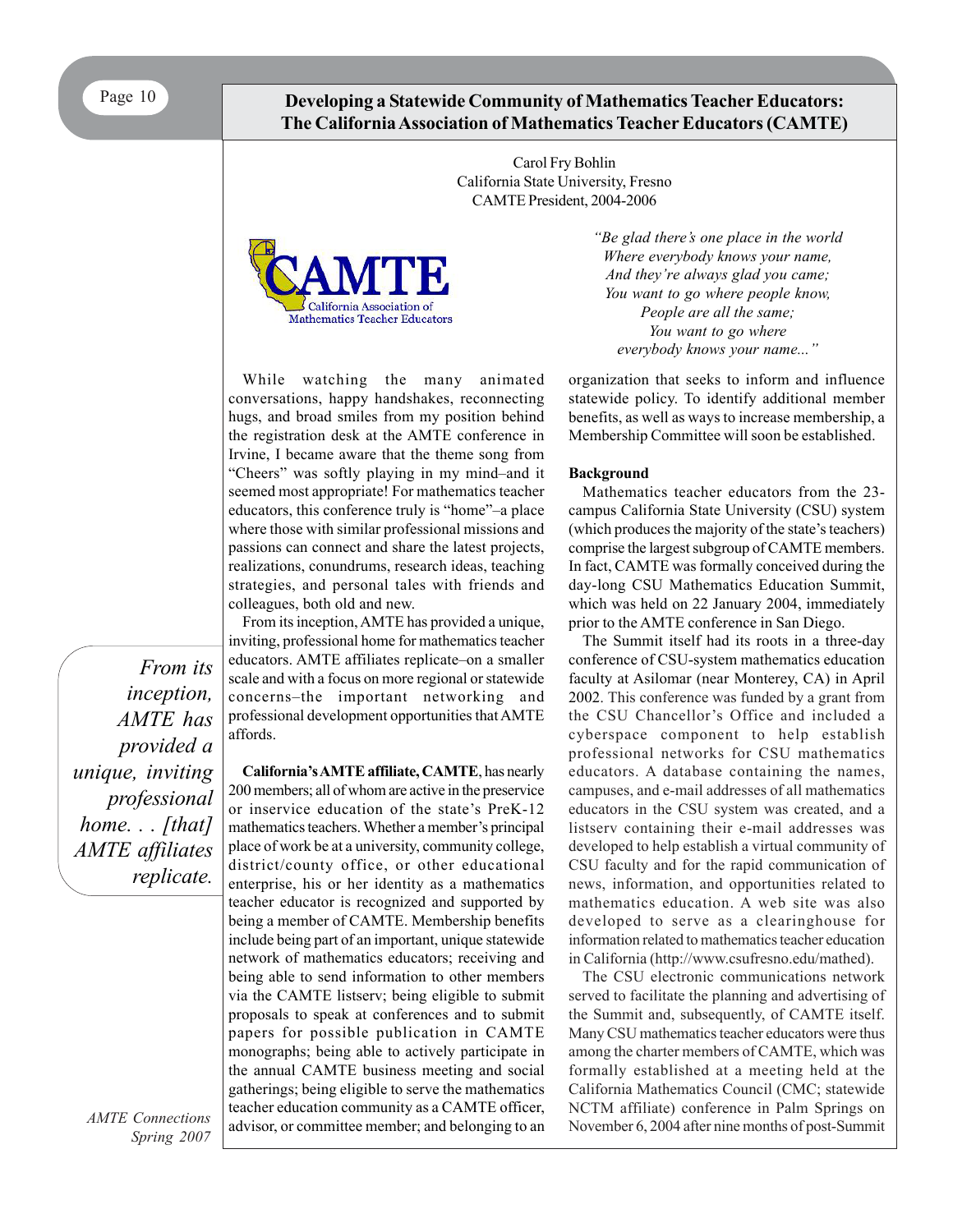planning. Soon thereafter, CAMTE became AMTE's "teacher education strand" within CMC's two major Page 11 fourth affiliate.

#### **Visibility and Outreach**

Branding. During its first year, CAMTE established an identifiable color logo and the byline "Professionals providing preservice and inservice education for K-12 mathematics teachers" to adorn all forms, meeting agendas, promotional items, and signage to help promote organization identification and recognition. At CMC and AMTE conferences, clear labels containing the full-color CAMTE logo are provided to members to affix to their nametags. At CMC conferences, CAMTE session/strand advertisements are printed back-to-back with a membership form, CAMTE signs adorn the doors and session easels at conferences, and table signs identify CAMTE tables.

Outreach to Various Constituencies. Promotion of CAMTE among mathematics educators in the community college and university systems, as well as to mathematics professional development providers at the district and county office levels, was identified as an early priority. An informational and brainstorming session was held in December 2004 at the CMC conference at Asilomar, with heavy advertising of the session during this and subsequent CMC conferences. Membership in CAMTE was promoted in the newsletter for CMC3 (California Mathematics Council Community Colleges) and at CMC<sup>3</sup> conferences. Representatives from the CC, CSU, and UC systems have been invited to speak at CAMTE membership and business meetings, and members of each system plus K-12 representatives are sought to serve on the CAMTE Advisory Board. One founding member of this Board is the Executive Director of the California Mathematics Project (CMP) and a member of the statewide Curriculum and Instruction Steering Committee (CISC), comprised of mathematics coordinators throughout the state. She is able to represent and promote CAMTE at CMP directors' meetings and at CISC meetings. Announcements about CAMTE have also run on the CSU mathematics educator listserv, as well as in the *California Online Mathematics Education Times* (COMET), a weekly online news journal to which CAMTE members receive a subscription. Annual dues are \$20, but a three-year option is available for \$50; graduate student dues are half-price to encourage early membership. Doctoral students who desire to teach at a California university are strongly encouraged to join CAMTE.

Partnership with the California Mathematics Council. The California Mathematics Council has graciously allowed CAMTE to host a special

annual conferences, with the CAMTE strands colorhighlighted in the conference programs and with sessions in designated rooms, which has helped promote a sense of community among members as well as the recognition of CAMTE within the conference. As a result of a CAMTE session at CMC, organizers of an MAA-funded PMET conference held at Asilomar in June 2006 invited CAMTE to host a strand in that conference, which resulted in increased visibility, as well as the development of an outline for a CAMTE monograph on secondary mathematics methods courses and a Web site addressing related issues (http://edweb.csus.edu/ projects/camte/).

CMC has significantly facilitated the growth of CAMTE membership by including CAMTE on its conference registration forms, permitting those attending the CMC conferences to pay CAMTE annual dues along with conference fees. Being included on the form along with CMC affiliates also helps provide name recognition for the organization. In addition, after recent discussions with the CMC state leadership team, a CAMTE representative has been invited to attend meetings of the CMC Board, sharing updates from the organization and representing CAMTE's interests and views.

Additional Areas of Impact. CAMTE has sought to become visible and influential at the statewide level as well, co-sponsoring the CSU Chancellor's Office Mathematics Teacher Recruitment and Preparation Summit in 2006, as well as co-signing (with CMC) a letter to the state's Curriculum Commission challenging a portion of California's mathematics textbook adoption policy (http:// wwwStatic.kern.org/gems/cmcmath/ CAMTEletterCurCom0601.pdf). In the former example, membership forms and a statement of CAMTE's goals were included in the Summit participants' packets to help promote membership among those in attendance.

CAMTE is now a little over two years old. Members are excited about its growth to date and the promise of even greater impact and service to California's mathematics teacher education community when its new web site is established. CAMTE plans to become the state's authoritative voice in matters related to mathematics teacher education and to continue to provide numerous opportunities for meaningful professional development and collegial networking among its members. The organization seeks to be a true professional home for the state's mathematics teacher educators, a place (both face-to-face and in cyberspace) "where everybody knows your name, and they're always glad you came."

*The organization seeks to be a true professional home for the state's mathematics teacher educators, a place (both face-to-face and in cyberspace) "where everybody knows your name, and they're always glad you came."*